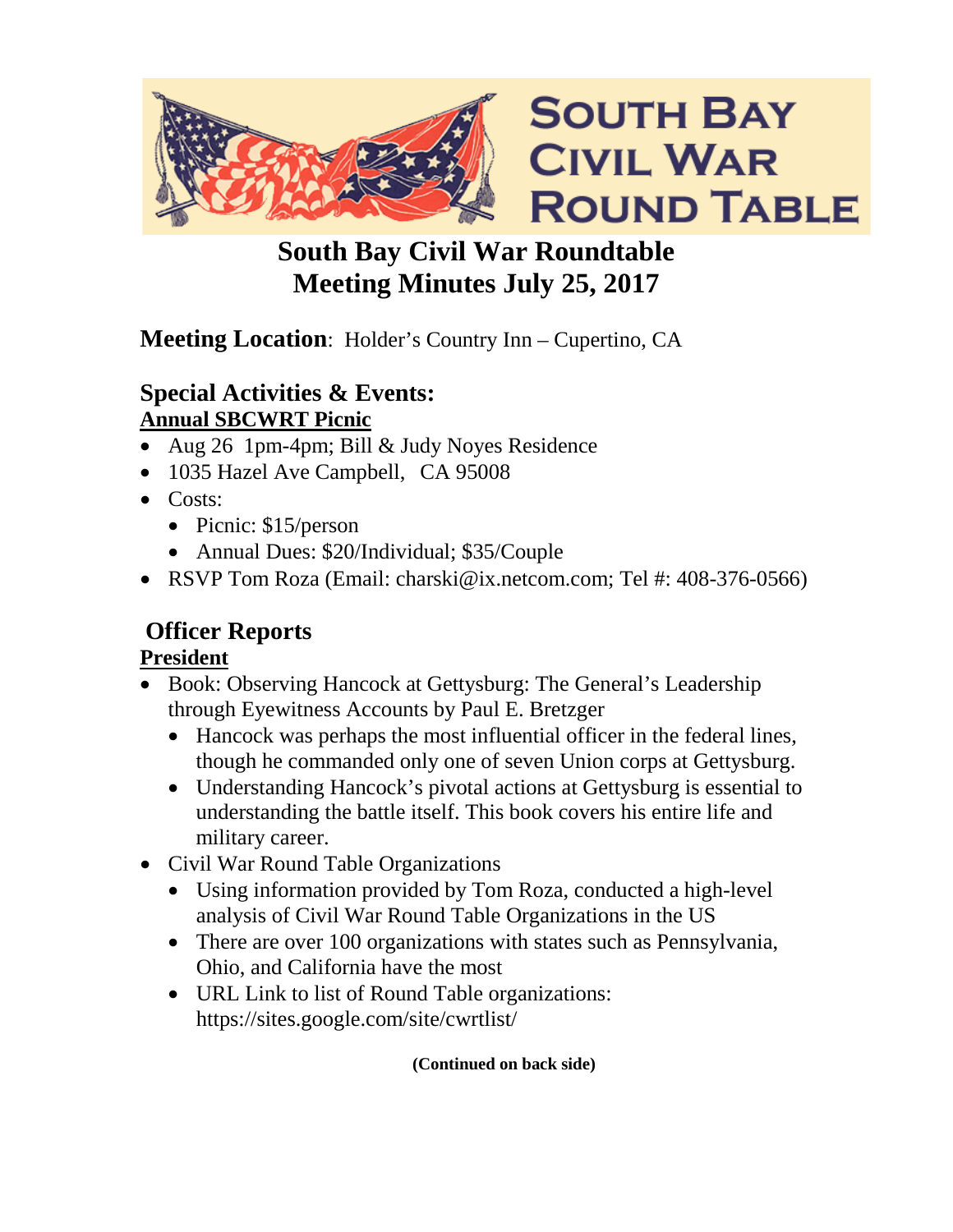#### **Vice President**

- Upcoming Civil War Events
	- Aug 19 Fort Point: Federal Garrison Impression Living History one day event only (www.ACWA.org)
	- Aug 30 Alcatraz Living History Day: Sponsored by Friends of Civil War Alcatraz
	- Sept 8-10 Re-enactment: Sponsored by the National Civil War Association (www.NCWA1863.org via Facebook); held in Tres Pinos (near Hollister)
	- Oct 19-22 Re-enactment: Sponsored by the American Civil War Association [\(www.ACWA.org\)](http://www.acwa.org/); Kearney Park in Fresno

#### **Treasurer**

- SBCWRT bank account contains approximately \$3500
- Approval was given for Gary Campagna to purchase a backup projector in the amount of \$546

#### **Secretary**

- Distributed July meeting minutes
- Civil War Quiz: What Do You Know About Confederate Railroads During the Civil War?
- \$42 collected for book raffle; made request for more books to be donated for Book Raffle
- Meeting Attendance: Total: 22

#### **Preservation**

No Report

### **Historian**

No Report

# **Other Topics**

#### **Removal of Confederate Monuments**

- Tom McMahon gave a report on the continuing effort to remove Confederate monuments across the South; this action is causing concern amongst those that see the monuments as part of American history versus symbols of slavery and secession
- Tom Roza commented on an article in the October 2017 edition of Civil War Times entitled "Empty Pedestals". It discusses the issue of what should be done with civic monuments to the Confederacy and its leaders